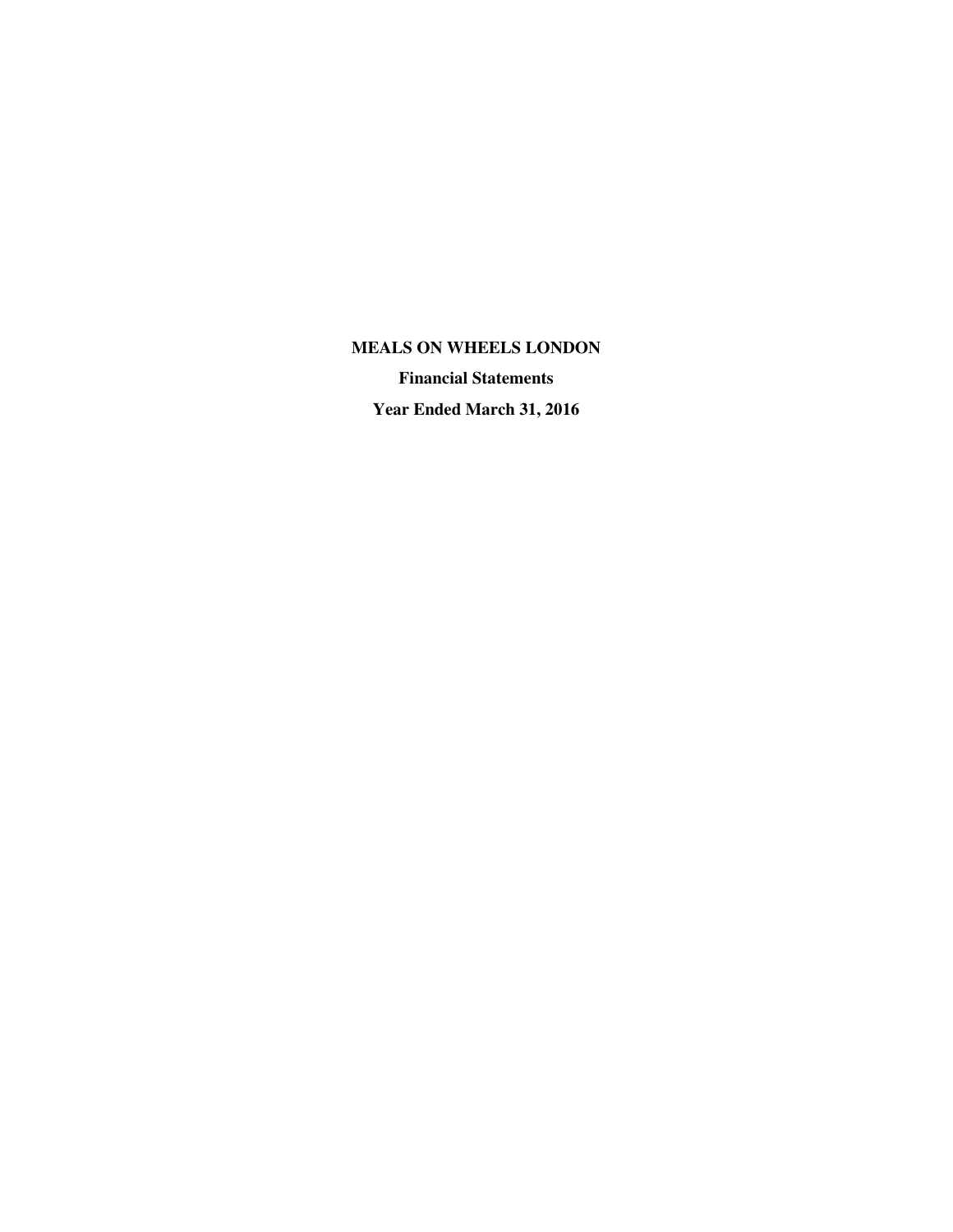j.

|                                                      | Page     |
|------------------------------------------------------|----------|
| INDEPENDENT AUDITOR'S REPORT                         | $1 - 2$  |
| FINANCIAL STATEMENTS                                 |          |
| <b>Statement of Financial Position</b>               | 3        |
| Statement of Operations and Changes in Fund Balances | 4        |
| <b>Statement of Cash Flows</b>                       | 5        |
| Notes to Financial Statements                        | $6 - 12$ |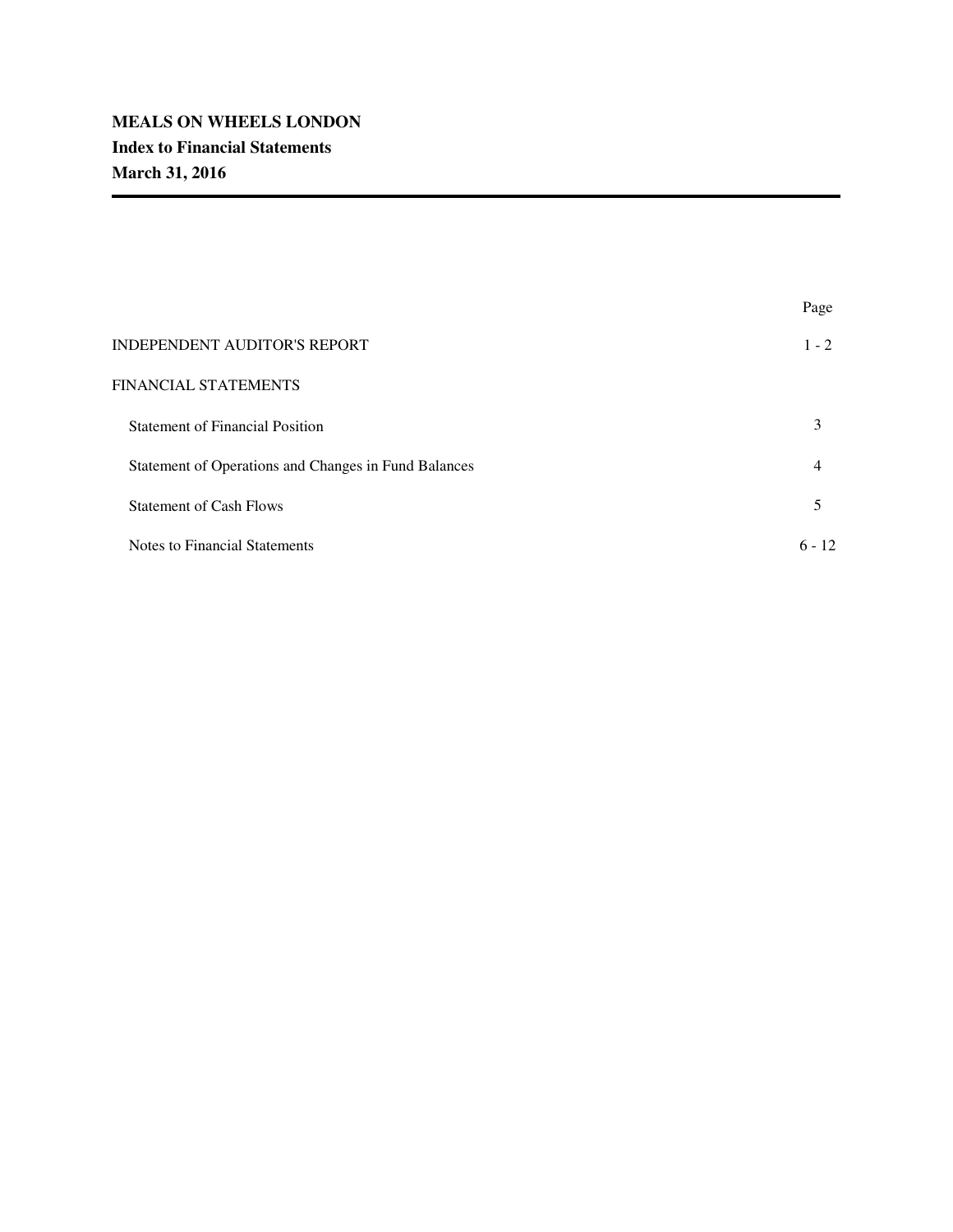

Tel: 519 432 5534 Fax: 519 432 6544 www.bdo.ca

**BDO Canada LLP** 633 Colborne Street **Unit 300** London Ontario N6B 2V3 Canada

# **INDEPENDENT AUDITOR'S REPORT**

To the Directors of Meals on Wheels London

We have audited the accompanying financial statements of Meals on Wheels London, which comprise the statement of financial position as at March 31, 2016 and the statements of operations and changes in fund balances and cash flows for the year then ended, and a summary of significant accounting policies and other explanatory information.

#### *Management's Responsibility for the Financial Statements*

Management is responsible for the preparation and fair presentation of these financial statements in accordance with Canadian accounting standards for not-for-profit organizations, and for such internal control as management determines is necessary to enable the preparation of financial statements that are free from material misstatement, whether due to fraud or error.

#### *Auditor's Responsibility*

Our responsibility is to express an opinion on these financial statements based on our audit. We conducted our audit in accordance with Canadian generally accepted auditing standards. Those standards require that we comply with ethical requirements and plan and perform the audit to obtain reasonable assurance about whether the financial statements are free from material misstatement.

An audit involves performing procedures to obtain audit evidence about the amounts and disclosures in the financial statements. The procedures selected depend on the auditor's judgment, including the assessment of the risks of material misstatement of the financial statements, whether due to fraud or error. In making those risk assessments, the auditor considers internal control relevant to the entity's preparation and fair presentation of the financial statements in order to design audit procedures that are appropriate in the circumstances, but not for the purpose of expressing an opinion on the effectiveness of the entity's internal control. An audit also includes evaluating the appropriateness of accounting policies used and the reasonableness of accounting estimates made by management, as well as evaluating the overall presentation of the financial statements.

We believe that the audit evidence we have obtained is sufficient and appropriate to provide a basis for our qualified audit opinion.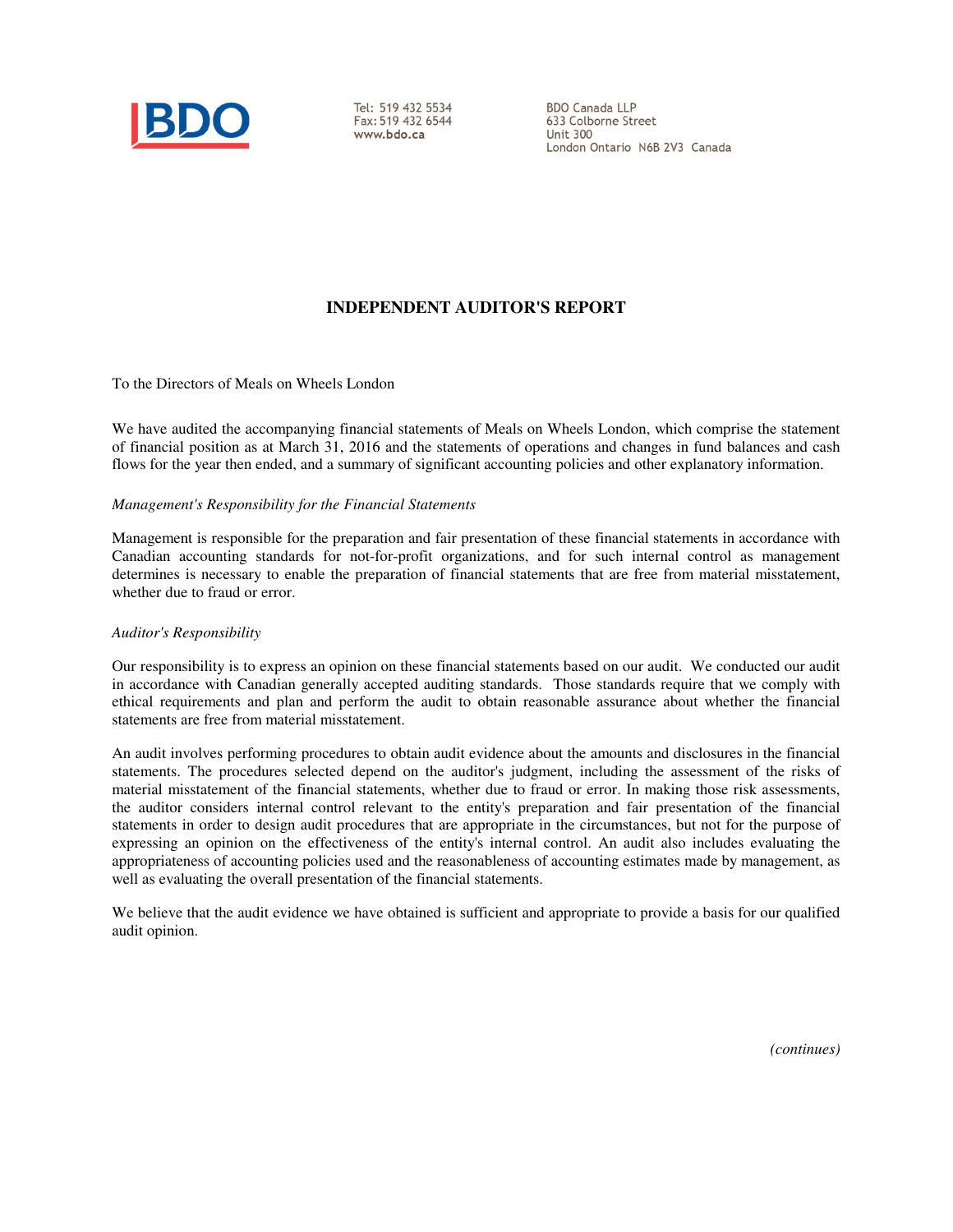#### *Basis for Qualified Opinion*

In common with many charitable organizations, the organization derives revenue from fundraising initiatives the completeness of which is not susceptible to satisfactory audit verification. Accordingly, our verification of these revenues was limited to the amounts recorded in the records of the organization and we were not able to determine whether any adjustments might be necessary to revenue, excess (deficiency) of revenue over expenditures, current assets and fund balances. This issue also resulted in a qualified opinion on the financial statements for the year ended March 31, 2015.

### Qualified Opinion

In our opinion, except for the effect of adjustments, if any, which we might have determined to be necessary had we been able to satisfy ourselves concerning the completeness of the revenue referred to in the preceding paragraph, these financial statements present fairly, in all material respects, the financial position of Meals on Wheels London as at March 31, 2016 and the results of its operations and its cash flows for the year then ended in accordance with Canadian accounting standards for not-for-profit organizations.

#### *Other Matter*

The financial statements for the year ended March 31, 2015 were audited by the firm of NPT LLP, whose practice now operates under BDO Canada LLP.

BDO Canada LLP

London, Ontario Chartered Professional Accountants<br>
June 14, 2016 Chartered Professional Accountants<br>
Chartered Professional Accountants Licensed Public Accountants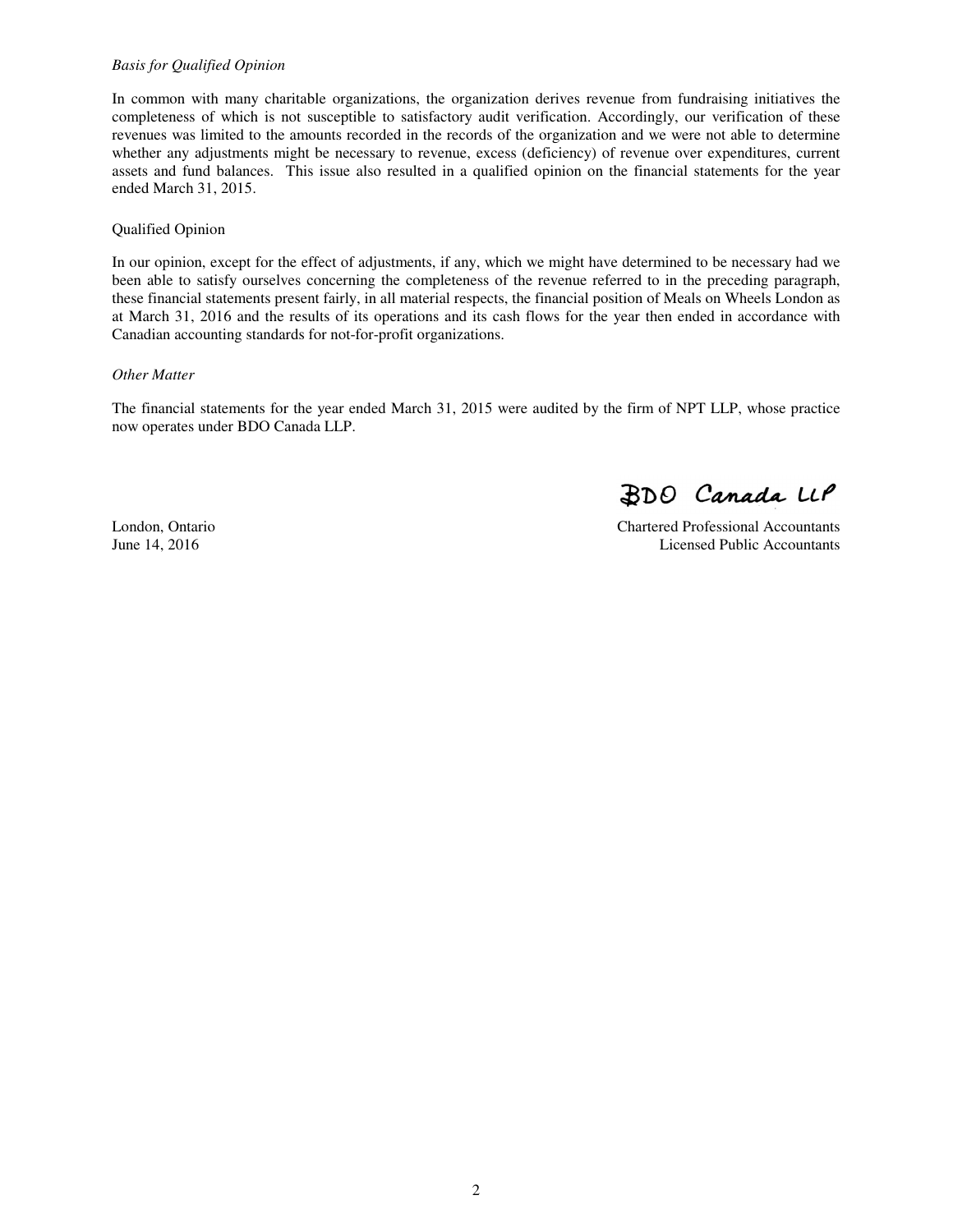# **MEALS ON WHEELS LONDON Statement of Financial Position March 31, 2016**

|                                                                                                                                                                | 2016 |                             |               | 2015              |
|----------------------------------------------------------------------------------------------------------------------------------------------------------------|------|-----------------------------|---------------|-------------------|
| <b>ASSETS</b>                                                                                                                                                  |      |                             |               |                   |
|                                                                                                                                                                |      |                             |               |                   |
| <b>CURRENT</b>                                                                                                                                                 |      |                             |               |                   |
| Cash                                                                                                                                                           | \$   | 104,210                     | \$            | 38,385            |
| Cash - Board Restricted Fund                                                                                                                                   |      | 555,414                     |               | 554,970           |
| Marketable securities (Note 4)                                                                                                                                 |      | 124,191                     |               | 133,866           |
| Accounts receivable                                                                                                                                            |      | 74,191                      |               | 73,659            |
| Due from PSW Training Project (Note 6)                                                                                                                         |      | 3,000                       |               | 78,970            |
| HST rebate recoverable                                                                                                                                         |      | 17,463                      |               | 17,458            |
| Inventory                                                                                                                                                      |      | 7,204                       |               | 3,445             |
| Prepaid expenses                                                                                                                                               |      | 9,949                       |               | 5,462             |
|                                                                                                                                                                |      | 895,622                     |               | 906,215           |
| Capital assets (Note 5)                                                                                                                                        |      | 71,832                      |               | 70,404            |
|                                                                                                                                                                | \$   | 967,454                     | \$            | 976,619           |
| <b>LIABILITIES AND FUND BALANCES</b><br><b>CURRENT</b><br>Accounts payable and accrued liabilities<br>Government remittances payable<br>Deferred contributions | \$   | 160,110<br>10,746<br>10,000 | $\mathcal{S}$ | 136,152<br>12,052 |
|                                                                                                                                                                |      | 180,856                     |               | 148,204           |
| Deferred capital contributions (Note 7)                                                                                                                        |      | 71,832                      |               | 70,224            |
|                                                                                                                                                                |      | 252,688                     |               | 218,428           |
| <b>FUND BALANCES</b>                                                                                                                                           |      |                             |               |                   |
| General Fund (Note 8)                                                                                                                                          |      |                             |               | 180               |
| <b>Board Restricted Fund</b>                                                                                                                                   |      | 714,766                     |               | 758,011           |
|                                                                                                                                                                |      | 714,766                     |               | 758,191           |
|                                                                                                                                                                | \$   | 967,454                     | \$            | 976,619           |

# PSW TRAINING PROJECT *(Note 6)*

LEASE COMMITMENTS *(Note 13)*

# **ON BEHALF OF THE BOARD**

\_\_\_\_\_\_\_\_\_\_\_\_\_\_\_\_\_\_\_\_\_\_\_\_\_\_\_\_\_ *Director*

\_\_\_\_\_\_\_\_\_\_\_\_\_\_\_\_\_\_\_\_\_\_\_\_\_\_\_\_\_ *Director*

See accompanying notes to the financial statements.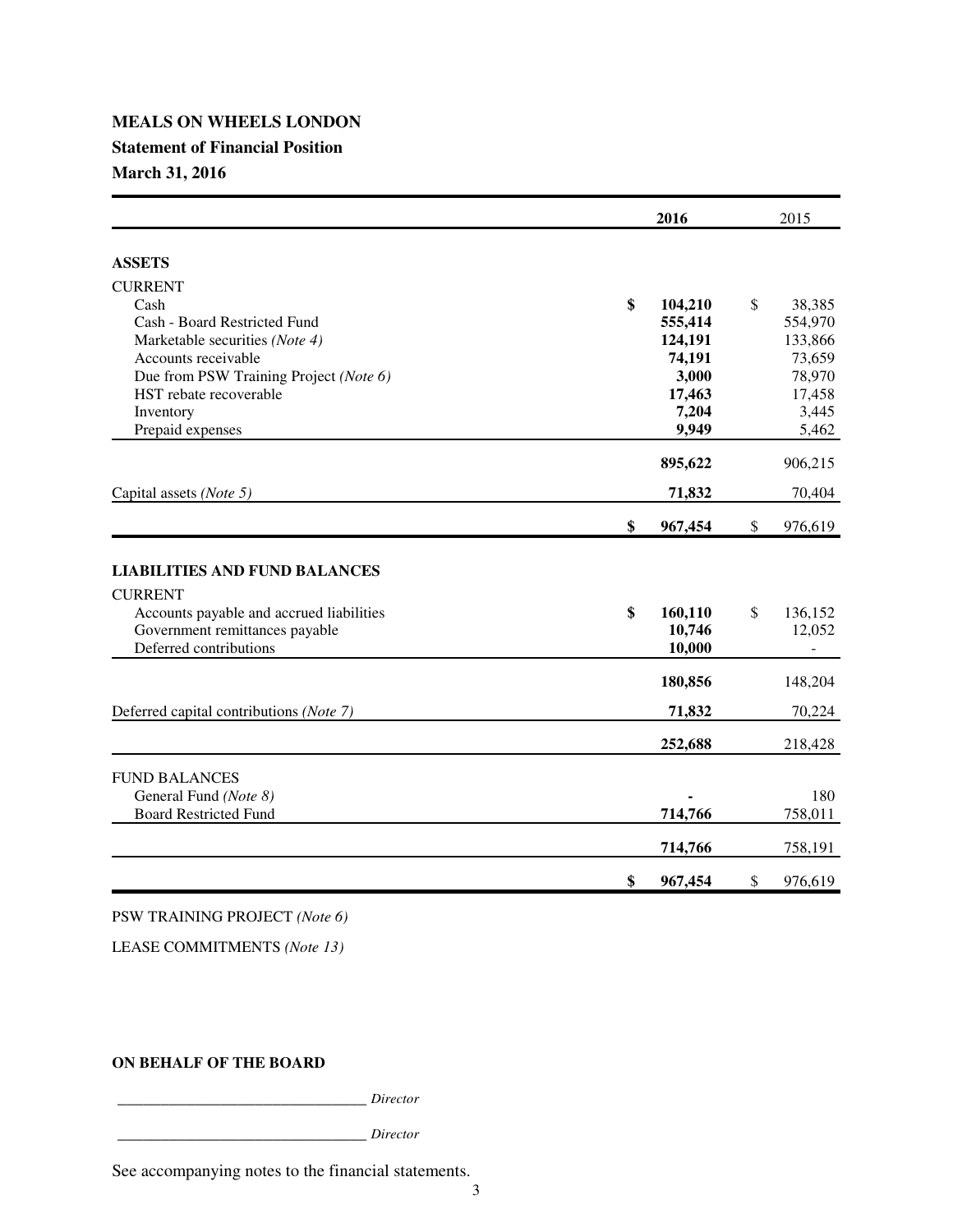# **MEALS ON WHEELS LONDON**

# **Statement of Operations and Changes in Fund Balances**

# **Year Ended March 31, 2016**

|                                                         | <b>General Fund</b> |                          | <b>Board Restricted Fund</b> |                |                          | <b>Total</b> |                  |                  |
|---------------------------------------------------------|---------------------|--------------------------|------------------------------|----------------|--------------------------|--------------|------------------|------------------|
|                                                         | 2016                | 2015                     |                              | 2016           | 2015                     |              | 2016             | 2015             |
|                                                         |                     |                          |                              |                |                          |              |                  |                  |
| <b>REVENUE</b>                                          |                     |                          |                              |                |                          |              |                  |                  |
| Grants - SW LHIN / MOHLTC                               | \$<br>429,041       | \$422,869                | \$                           |                | \$<br>÷,                 | \$           | 429,041          | \$422,869        |
| Grants - SW LHIN / MOHLTC - One-time funding (Note 9)   | 40,525              | 1,333                    |                              |                |                          |              | 40,525           | 1,333            |
| Grants from United Way                                  | 91,000              | 91,000                   |                              |                | $\overline{a}$           |              | 91,000           | 91,000           |
| Meal service - standard                                 | 372,680             | 361,723                  |                              |                | $\overline{\phantom{a}}$ |              | 372,680          | 361,723          |
| Meal service - frozen                                   | 343,615             | 363,452                  |                              |                | ÷,                       |              | 343,615          | 363,452          |
| Fundraising initiatives                                 | 137,419             | 116,975                  |                              |                | ÷,                       |              | 137,419          | 116,975          |
| Transportation service                                  | 74,630              | 69,330                   |                              |                |                          |              | 74,630           | 69,330           |
| PSW management fee<br>Gas reimbursement donations       | 22,662              | 23,792                   |                              | 38,502         | 41,571                   |              | 38,502           | 41,571<br>23,792 |
| Interest                                                | 260                 | 516                      |                              | 16,817         | 12,147                   |              | 22,662<br>17,077 | 12,663           |
|                                                         |                     |                          |                              |                |                          |              |                  |                  |
|                                                         | 1,511,832           | 1,450,990                |                              | 55,319         | 53,718                   |              | 1,567,151        | 1,504,708        |
| <b>EXPENDITURES</b>                                     |                     |                          |                              |                |                          |              |                  |                  |
| Meals (direct costs)                                    |                     |                          |                              |                |                          |              |                  |                  |
| Frozen                                                  | 282,300             | 299,128                  |                              |                |                          |              | 282,300          | 299,128          |
| Standard                                                | 274,192             | 267,002                  |                              |                | ÷,                       |              | 274,192          | 267,002          |
| Transportation to depot                                 | 44,987              | 42,307                   |                              |                | ÷,                       |              | 44,987           | 42,307           |
| Depot costs                                             | 12,415              | 6,100                    |                              |                | ÷,                       |              | 12,415           | 6,100            |
| Transportation frozen meals                             | 9,663               | 10,609                   |                              |                | ä,                       |              | 9,663            | 10,609           |
| Packaging                                               | 4,982               | 6,037                    |                              |                |                          |              | 4,982            | 6,037            |
| Salaries and benefits (Note 12)                         | 571,593             | 508,269                  |                              |                | ÷,                       |              | 571,593          | 508,269          |
| Volunteer gas reimbursement                             | 74,064              | 73,919                   |                              |                | $\overline{a}$           |              | 74,064           | 73,919           |
| Technology                                              | 60,807              | 15,300                   |                              |                | $\overline{\phantom{a}}$ |              | 60,807           | 15,300           |
| Meal subsidy program                                    | 56,519              | 51,303                   |                              |                | ÷,                       |              | 56,519           | 51,303           |
| Occupancy costs                                         | 48,278              | 54,021                   |                              |                | ÷,                       |              | 48,278           | 54,021           |
| Office                                                  | 41,208              | 45,090                   |                              |                | ÷,                       |              | 41,208           | 45,090           |
| Meal subsidy program - United Way funded                | 36,500              | 36,500                   |                              |                | $\overline{\phantom{a}}$ |              | 36,500           | 36,500           |
| Professional fees                                       | 23,935              | 5,925                    |                              | $\blacksquare$ | ÷,                       |              | 23,935           | 5,925            |
| Van operations                                          | 15,270              | 11,990                   |                              |                | ÷,                       |              | 15,270           | 11,990           |
| Volunteer recruitment, training and recognition         | 13,836              | 14,434                   |                              |                | ÷,                       |              | 13,836           | 14,434           |
| Fundraising                                             | 9,299               | 11,165                   |                              |                | ÷,                       |              | 9,299            | 11,165           |
| Staff training                                          | 6,148               | 4,295                    |                              |                | ÷,                       |              | 6,148            | 4,295            |
| Insurance<br>Bad debts                                  | 5,121<br>3,135      | 4,303                    |                              |                |                          |              | 5,121<br>3,135   | 4,303<br>5,420   |
| Staff travel                                            | 2,658               | 5,420<br>2,396           |                              |                |                          |              | 2,658            | 2,396            |
| Memberships                                             | 2,263               | 2,022                    |                              |                | ÷,                       |              | 2,263            | 2,022            |
| Marketing                                               | 2,126               | 8,084                    |                              |                | $\overline{a}$           |              | 2,126            | 8,084            |
| Crisis fund                                             | 1,923               | 2,300                    |                              | Ĭ.             | ÷,                       |              | 1,923            | 2,300            |
|                                                         | 1,603,222           | 1,487,919                |                              |                |                          |              | 1,603,222        | 1,487,919        |
| <b>EXCESS (DEFICIENCY) OF REVENUE OVER</b>              |                     |                          |                              |                |                          |              |                  |                  |
| <b>EXPENDITURES BEFORE OTHER ITEMS</b>                  | (91,390)            | (36,929)                 |                              | 55,319         | 53,718                   |              | (36,071)         | 16,789           |
| <b>OTHER ITEMS</b>                                      |                     |                          |                              |                |                          |              |                  |                  |
| Amortization of deferred capital contributions (Note 7) | 29,365              | 19,823                   |                              |                |                          |              | 29,365           | 19,823           |
| Amortization of capital assets                          | (29, 545)           | (19, 823)                |                              |                |                          |              | (29, 545)        | (19, 823)        |
| Gain on disposal of capital assets                      | 2,500               |                          |                              |                |                          |              | 2,500            |                  |
| Unrealized gain (loss) on marketable securities         |                     | $\overline{\phantom{a}}$ |                              | (9,674)        | (26,771)                 |              | (9,674)          | (26, 771)        |
| <b>EXCESS (DEFICIENCY) OF REVENUE OVER</b>              |                     |                          |                              |                |                          |              |                  |                  |
| <b>EXPENDITURES</b>                                     | (89,070)            | (36, 929)                |                              | 45,645         | 26,947                   |              | (43, 425)        | (9,982)          |
| FUND BALANCES, BEGINNING OF YEAR                        | <b>180</b>          | 180                      |                              | 758,011        | 767,993                  |              | 758,191          | 768,173          |
| <b>TRANSFERS BETWEEN FUNDS (Note 11)</b>                | 88,890              | 36,929                   |                              | (88, 890)      | (36,929)                 |              |                  |                  |
| <b>FUND BALANCES, END OF YEAR</b>                       |                     | 180                      |                              | \$714,766      | \$758,011                | \$           | 714,766          | \$758,191        |

See accompanying notes to the financial statements.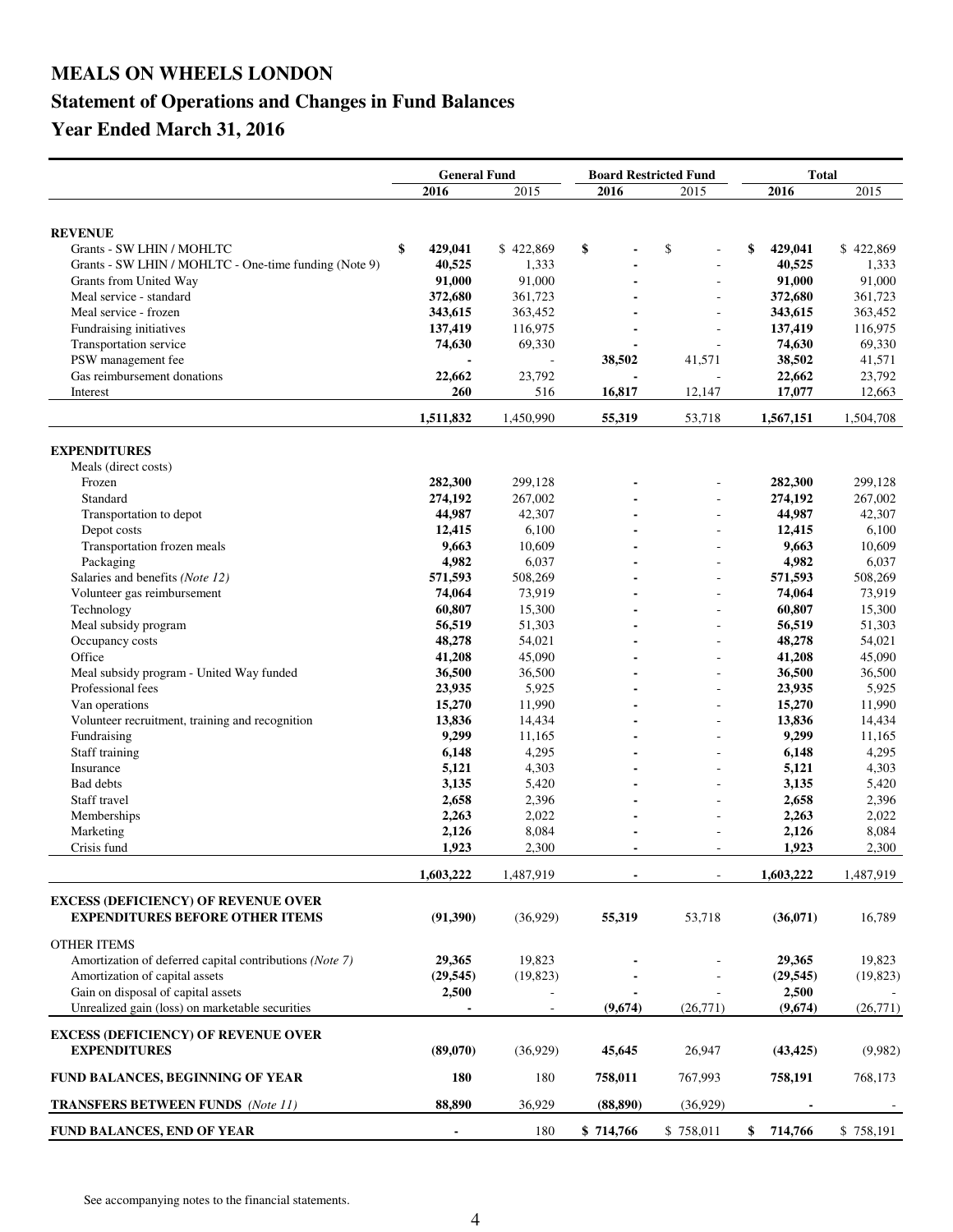# **MEALS ON WHEELS LONDON**

# **Statement of Cash Flows**

**Year Ended March 31, 2016**

|                                                                                            | 2016            | 2015          |
|--------------------------------------------------------------------------------------------|-----------------|---------------|
|                                                                                            |                 |               |
| <b>OPERATING ACTIVITIES</b>                                                                |                 |               |
| Excess (deficiency) of revenue over expenditures for the year<br>Items not affecting cash: | \$<br>(43, 425) | \$<br>(9,982) |
| Amortization of capital assets                                                             | 29,545          | 19,823        |
| Amortization of deferred capital contributions                                             | (29,366)        | (19, 823)     |
|                                                                                            |                 |               |
| Gain on disposal of capital assets                                                         | (2,500)         |               |
| Unrealized (gain) loss on marketable securities                                            | 9,674           | 26,771        |
|                                                                                            | (36,072)        | 16,789        |
| Changes in non-cash working capital:                                                       |                 |               |
| Accounts receivable                                                                        | (532)           | (9,127)       |
| Due from PSW Training Project                                                              | 75,970          | (16, 927)     |
| HST rebate recoverable                                                                     | (5)             | (1,755)       |
| Inventory                                                                                  | (3,759)         | 6,037         |
|                                                                                            | (4, 487)        | 589           |
| Prepaid expenses                                                                           |                 |               |
| Accounts payable and accrued liabilities                                                   | 23,960          | 11,311        |
| Government remittances payable                                                             | (1,306)         | 2,360         |
| Deferred contributions                                                                     | 10,000          |               |
|                                                                                            | 99,841          | (7,512)       |
| Cash flow from operating activities                                                        | 63,769          | 9,277         |
| <b>INVESTING ACTIVITIES</b>                                                                |                 |               |
| Purchase of capital assets                                                                 | (30, 973)       | (48,005)      |
| Proceeds on disposal of capital assets                                                     | 2,500           |               |
|                                                                                            |                 |               |
| Cash flow used by investing activities                                                     | (28, 473)       | (48,005)      |
| <b>FINANCING ACTIVITY</b>                                                                  |                 |               |
| Deferred capital contributions received                                                    | 30,973          | 48,005        |
| <b>INCREASE IN CASH FLOW</b>                                                               | 66,269          | 9,277         |
| Cash - beginning of year                                                                   | 593,355         | 584,078       |
| <b>CASH - END OF YEAR</b>                                                                  | \$<br>659,624   | \$<br>593,355 |
|                                                                                            |                 |               |
| <b>CASH CONSISTS OF:</b>                                                                   |                 |               |
| Cash                                                                                       | \$<br>104,210   | \$<br>38,385  |
| Cash - Board Restricted Fund                                                               | 555,414         | 554,970       |
|                                                                                            | \$<br>659,624   | \$<br>593,355 |

See accompanying notes to the financial statements.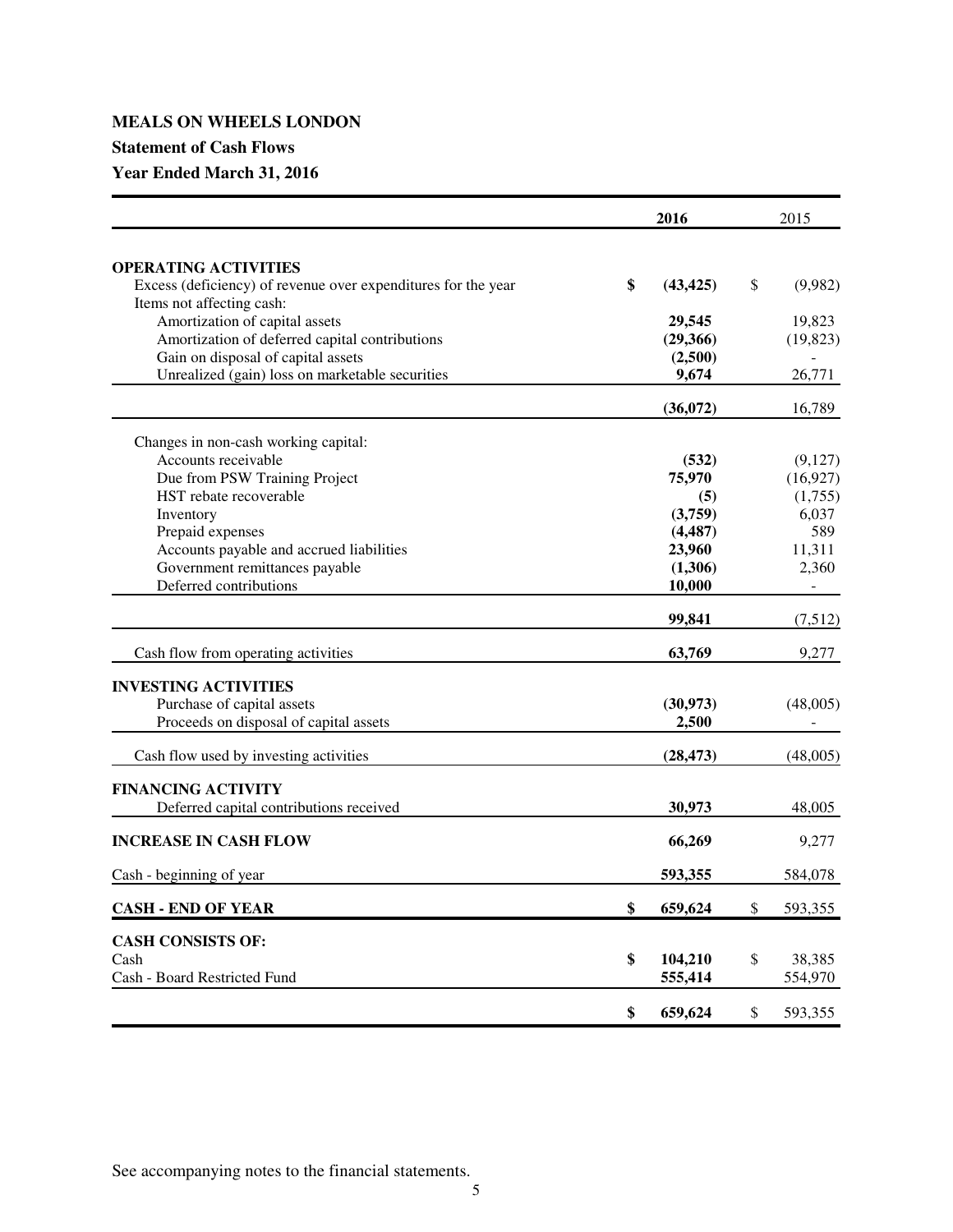# **MEALS ON WHEELS LONDON Notes to Financial Statements Year Ended March 31, 2016**

### 1. NATURE OF ORGANIZATION

Meals on Wheels London (the "organization") offers services to people with the desire to live full and independent lives in their own homes, despite the challenges of age and disability. The organization is incorporated without share capital under the Ontario Corporations Act and is exempt from income tax under Section 149(1)(l) of the Income Tax Act, Canada.

# 2. BASIS OF PRESENTATION

The financial statements were prepared in accordance with Canadian accounting standards for not-for-profit organizations (ASNPO). ASNPO are part of Canadian generally accepted accounting principles (GAAP).

## 3. SUMMARY OF SIGNIFICANT ACCOUNTING POLICIES

## Fund accounting

In order to ensure observance of the limitations and restrictions placed on the use of resources available to the organization, the accounts of the organization are maintained in accordance with the principles of "fund accounting". Accordingly, resources are classified for accounting and reporting purposes into funds. These funds are held in accordance with the objectives specified by the donors or in accordance with directives issued by the Board of Directors. Transfers between the funds are made when it is considered appropriate and authorized by the Board of Directors. To meet these objectives of financial reporting and stewardship over assets, certain inter-fund transfers may be necessary to ensure the appropriate allocation of assets and liabilities to the respective funds. These inter-fund transfers are recorded as a component of changes in fund balances.

For financial statement purposes, the accounts have been classified into the following funds:

(a) General Fund

 The General Fund accounts for the organization's administrative and operating activities financed by client fees, grants and other general income. The Ministry of Health and Long Term Care ("MOHLTC"), the South West Local Health Integration Network ("SW LHIN") and The United Way of London & Middlesex ("United Way") allocate grants to the program for which their use has been approved, and expenditures are recorded within the appropriate program. The General Fund reports unrestricted resources available for immediate purposes. Unrestricted investment income is allocated to the General Fund.

(b) Board Restricted Fund

The Board Restricted Fund includes funds that have been internally restricted by the Board of Directors.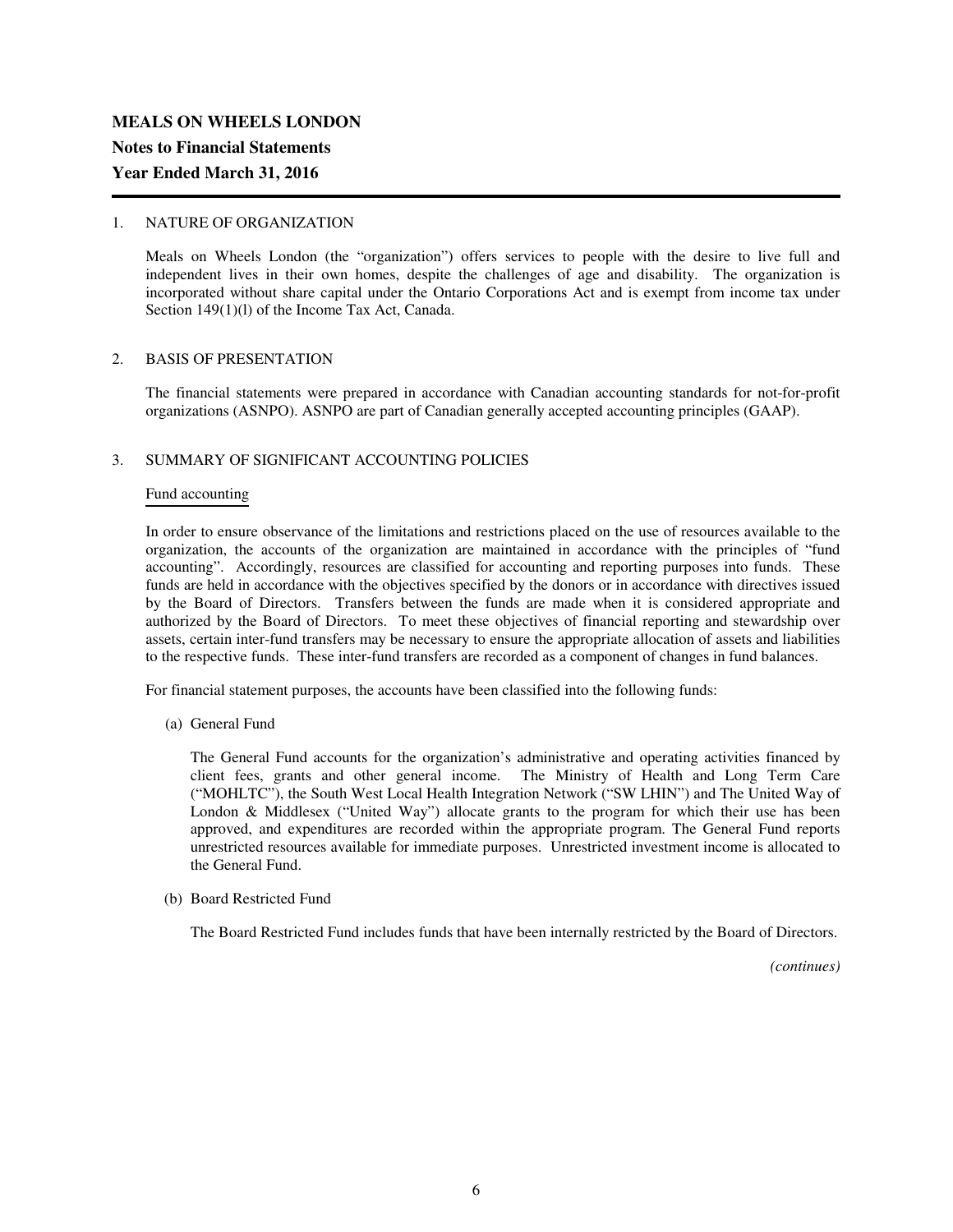## 3. SUMMARY OF SIGNIFICANT ACCOUNTING POLICIES *(continued)*

#### Revenue recognition

The organization follows the restricted fund method of accounting for contributions. Unrestricted contributions and restricted contributions related to the Board Restricted Fund are recorded as revenue only as received or receivable if the amount to be received can be reasonably estimated and collection is reasonably assured. Other restricted contributions are recognized as revenue of the General Fund when the related expenses are incurred.

Meal service is recorded as revenue when meals are delivered. Transportation and PSW management fees are recorded as revenue when services are rendered. Interest income is recognized as earned in the appropriate fund. Fundraising income is recognized as earned at the time of the event.

#### Financial instruments policy

Financial instruments are recorded at fair value when acquired or issued. In subsequent periods, financial assets with actively traded markets are reported at fair value, with any unrealized gains and losses reported in operations. All other financial instruments are reported at amortized cost and tested for impairment at each reporting date. Transaction costs on the acquisition, sale or issue of financial instruments are expensed when incurred.

#### Cash and Cash - Board Restricted Fund

Cash represents cash on hand and on deposit, less cheques issued and outstanding at the reporting date.

#### Inventory

Inventory consists of supplies and is valued at the lower of cost (using the average cost method) and net realizable value, where net realizable value is determined to be replacement cost.

#### Capital assets

Capital assets are recorded at historical cost. Amortization is provided on a straight-line basis over the estimated useful life of the asset, as follows:

| Furniture and fixtures | 5 years |
|------------------------|---------|
| Computer equipment     | 3 years |
| Vehicle                | 3 years |
| Leasehold improvements | 3 years |

No amortization is charged in the month of acquisition.

#### Deferred capital contributions

Grants received for the purchase of depreciable capital assets are recorded as deferred capital contributions and amortized over the estimated useful life of the related asset.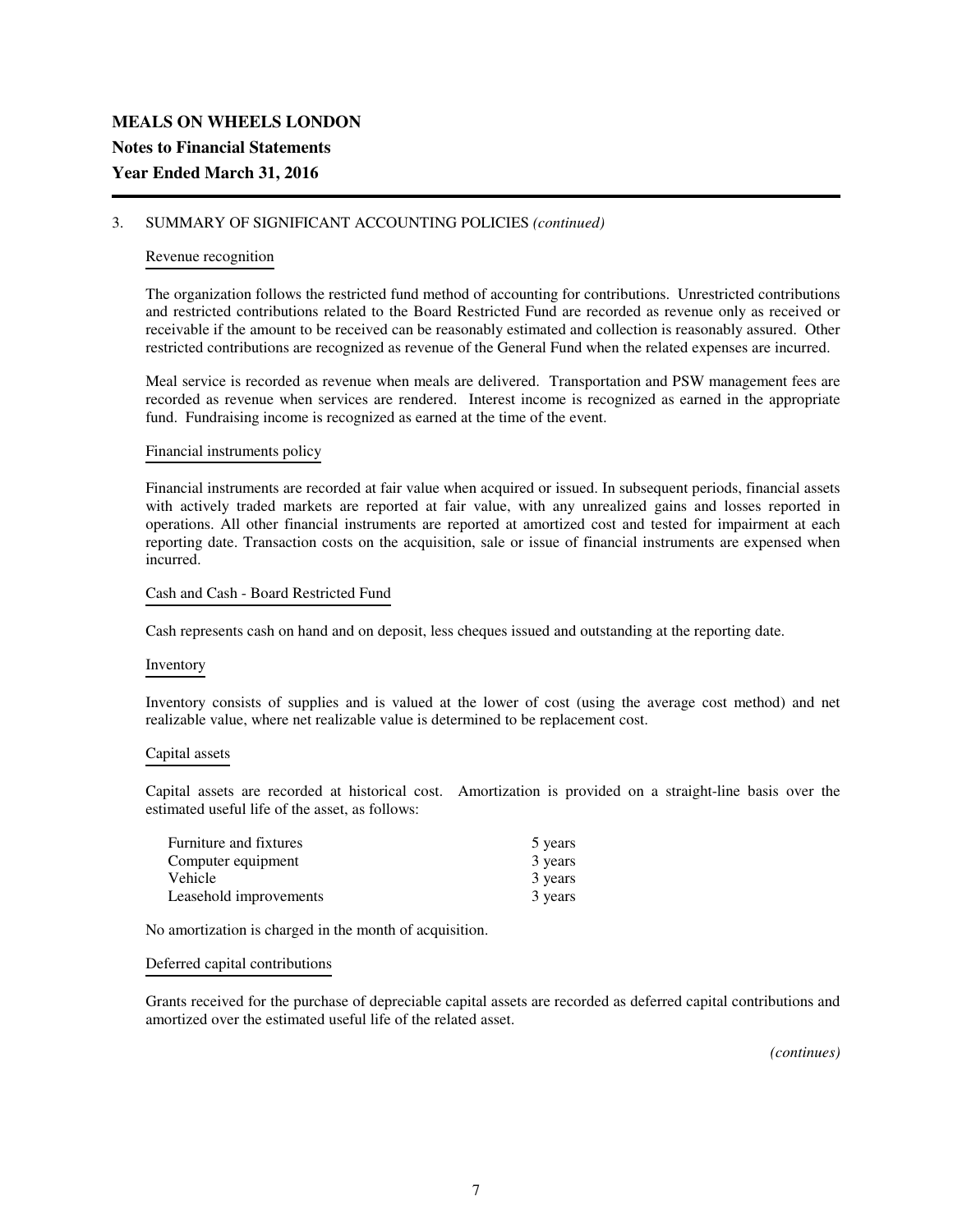## 3. SUMMARY OF SIGNIFICANT ACCOUNTING POLICIES *(continued)*

# Measurement uncertainty

The preparation of financial statements in conformity with Canadian ASNPO requires management to make estimates and assumptions that affect the reported amount of assets and liabilities, disclosure of contingent assets and liabilities at the date of the financial statements and the reported amounts of revenue and expenditures during the period. Such estimates are periodically reviewed and any adjustments necessary are reported in operations in the period in which they become known. Actual results could differ from these estimates.

#### Contributed services

Volunteers contribute approximately 21,500 hours per year to enable Meals on Wheels London to provide services to people with the desire to live full and independent lives in their own homes. Contributed services are not recognized in these financial statements because of the difficulty of determining their fair value.

# 4. MARKETABLE SECURITIES

Marketable securities consist of the following:

|                                                | 2016    | 201: |
|------------------------------------------------|---------|------|
|                                                |         |      |
| <b>BMO Nesbitt Burns - Equity Mutual Funds</b> | 124.191 | .866 |

#### 5. CAPITAL ASSETS

|                        | Cost          |    | Accumulated<br>amortization |      | 2016<br>Net book<br>value |   | 2015<br>Net book<br>value |
|------------------------|---------------|----|-----------------------------|------|---------------------------|---|---------------------------|
| Furniture and fixtures | \$<br>113.137 | -S | 70,662                      | - \$ | 42,475                    | S | 26,101                    |
| Computer equipment     | 80,090        |    | 69,959                      |      | 10,131                    |   | 15,464                    |
| Vehicle                | 28,839        |    | 9,613                       |      | 19,226                    |   | 28,839                    |
| Leasehold improvements | 24,293        |    | 24,293                      |      | $\blacksquare$            |   |                           |
|                        | \$<br>246,359 |    | 174.527                     |      | 71,832                    |   | 70,404                    |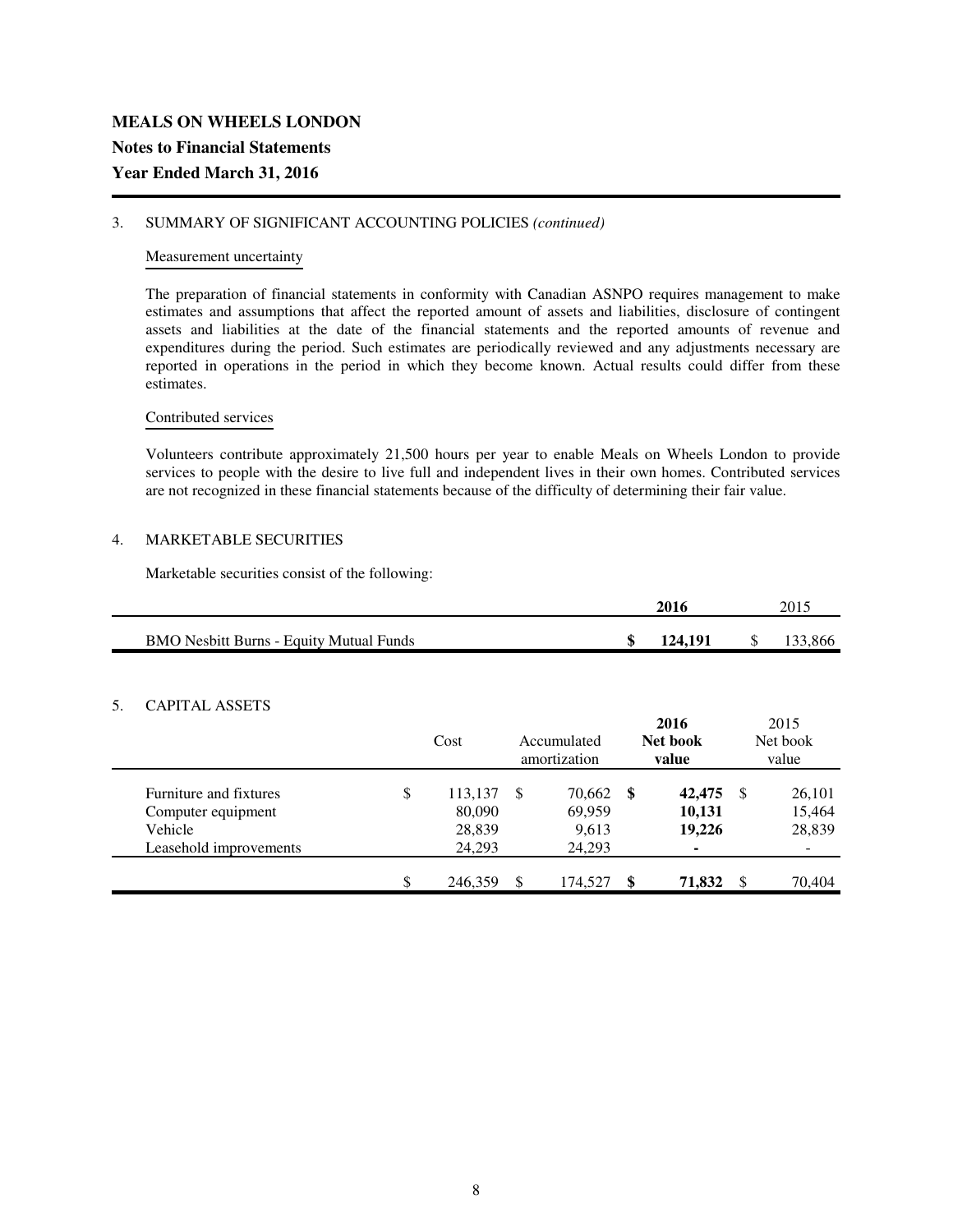# 6. PSW TRAINING PROJECT

The organization has an Agreement with the MOHLTC, whereby the organization receives funds from the Ministry, in trust, and disburses them in accordance with the terms of the agreement as it relates to the administration and delivery of Personal Support Worker (PSW) Training Programs in the Southwestern Ontario region.

[a] The following summarizes funds received and disbursed in accordance with this agreement.

|                                                             |    | 2016       |    | 2015       |
|-------------------------------------------------------------|----|------------|----|------------|
| Funds received from MOHLTC                                  | S. | 1,064,167  | S. | 1,579,400  |
|                                                             |    |            |    |            |
| Disbursements, in accordance with agreement                 |    | 988,197    |    | 593,291    |
| Administration expenditures                                 |    | 75,970     |    | 78,970     |
|                                                             |    |            |    |            |
|                                                             |    | 1,064,167  |    | 672,261    |
|                                                             |    |            |    |            |
| Excess of funds received over funds disbursed for specified |    |            |    |            |
| purposes during the year                                    |    |            |    | 907,139    |
| Project funds held in trust, beginning of year              |    | 907,139    |    | 285,818    |
| Less project funds repaid in the year                       |    | (907, 139) |    | (285, 818) |
|                                                             |    |            |    |            |
| Project fund held in trust, end of year                     |    |            | S  | 907,139    |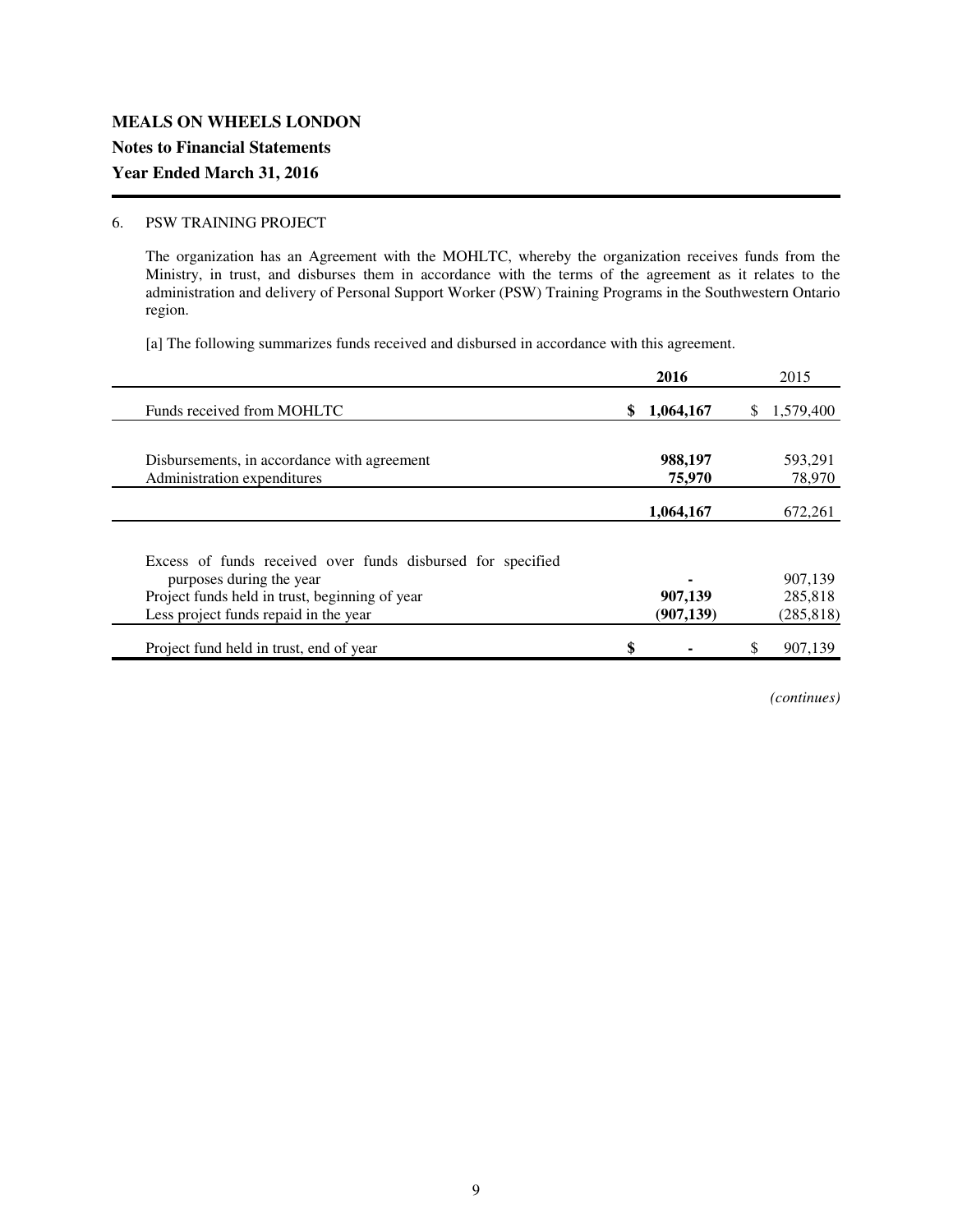# 6. PSW TRAINING PROJECT *(continued)*

[b] The following summarizes assets and liabilities that are held in trust for the project at year-end.

|                                                                                 |    | 2016         |    | 2015               |
|---------------------------------------------------------------------------------|----|--------------|----|--------------------|
| Libro Financial Group – Cash                                                    | Я  | 991,197      | S. | 1,274,262          |
| Accounts payable by the project<br>Project funds held in trust, end of the year |    | 988,197<br>۰ |    | 288,153<br>907,139 |
| Net project capitalization                                                      |    | 988,197      |    | 1,195,292          |
| Due to Meals on Wheels London                                                   | \$ | 3.000        | \$ | 78.970             |

Except for the net balance Due to Meals on Wheels London, the above amounts have not been recorded in the accompanying statements of financial position or statements of operations and changes in fund balances as they are not related to activities of the organization.

# 7. DEFERRED CAPITAL CONTRIBUTIONS

|                                                                                                                                             | 2016 |                              |  | 2015                         |  |  |
|---------------------------------------------------------------------------------------------------------------------------------------------|------|------------------------------|--|------------------------------|--|--|
| Balance, beginning of year<br>Add contributions received for capital asset purchases<br>Less amortization of deferred capital contributions |      | 70,224<br>30,973<br>(29,365) |  | 42,042<br>48,005<br>(19,823) |  |  |
| Balance, end of year                                                                                                                        |      | 71.832                       |  | 70.224                       |  |  |

# 8. GENERAL FUND

The General Fund is allocated as follows:

|                                            | 2016   | 2015 |  |  |
|--------------------------------------------|--------|------|--|--|
| Invested in capital assets<br>Unrestricted | ۰<br>۰ | 180  |  |  |
| Fund balance, end of year                  | ۰      | 180  |  |  |

The General Fund invested in capital assets consists of the following:

|                                                  | 2016                | 2015 |                     |  |
|--------------------------------------------------|---------------------|------|---------------------|--|
| Capital assets<br>Deferred capital contributions | 71,832<br>(71, 832) |      | 70,404<br>(70, 224) |  |
|                                                  | ۰                   |      | 180                 |  |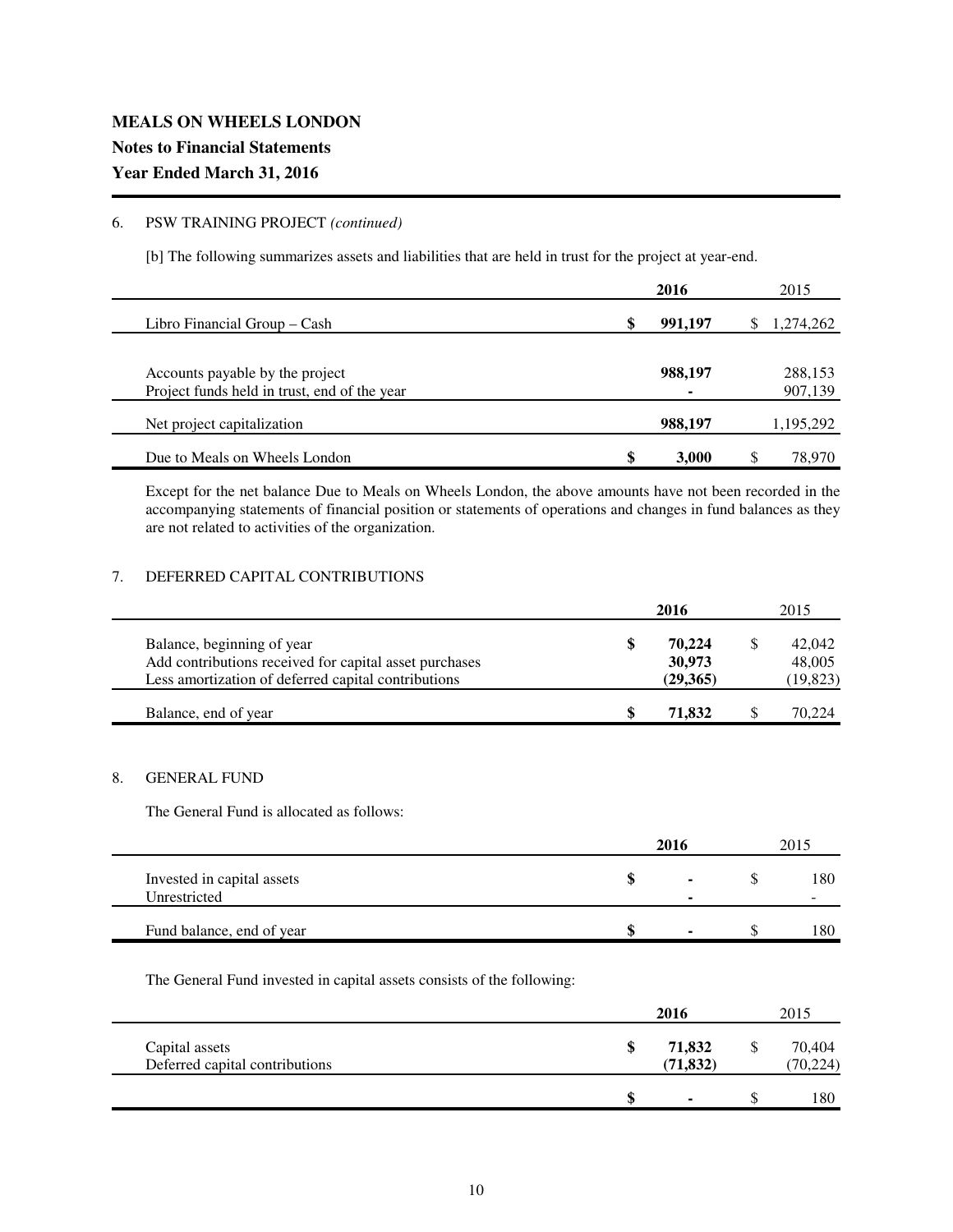# 9. SW LHIN / MOHLTC ONE-TIME FUNDING

One-time funding received appears in the financial statements as follows:

|                                                                                                                            | 2016                |  | 2015                           |  |
|----------------------------------------------------------------------------------------------------------------------------|---------------------|--|--------------------------------|--|
| Total one-time funding received<br>Less: Deferred capital contributions (Note 7)<br>Less: Unspent amounts repayable to MOH | 71.498<br>(30, 973) |  | 51,671<br>(48,005)<br>(2, 333) |  |
|                                                                                                                            | 40.525              |  | 1,333                          |  |

### 10. FINANCIAL INSTRUMENTS

The organization is exposed to various risks through its financial instruments. The following analysis provides information about the organization's risk exposure and concentration. There have been no significant changes in the nature or concentration of the risk exposures from the prior year, unless otherwise noted.

#### Credit risk

Credit risk arises from the potential that a counter party will fail to perform its obligations. The organization is exposed to credit risk from customers. The organization has a significant number of customers which minimizes concentration of credit risk. An allowance for doubtful accounts is established based upon factors surrounding the credit risk of specific accounts, historical trends and other information. The organization is not exposed to credit risk on the grants received from MOHLTC and SW LHIN.

#### Liquidity risk

Liquidity risk is the risk that the organization may encounter difficulty in meeting obligations associated with financial liabilities. The organization manages its liquidity risk by forecasting its cash needs on a regular basis and investing its surplus cash in easily liquidated investments.

#### Market risk

Market risk is the risk that the fair value or future cash flows of a financial instrument will fluctuate because of changes in market prices. Market risk comprises three types of risk: currency risk, interest rate risk and other price risk.

#### Currency risk

Currency risk is the risk to the organization's operations that arise from fluctuations of foreign exchange rates. The organization is not exposed to significant currency risk as it does not have any financial instruments denominated in a foreign currency.